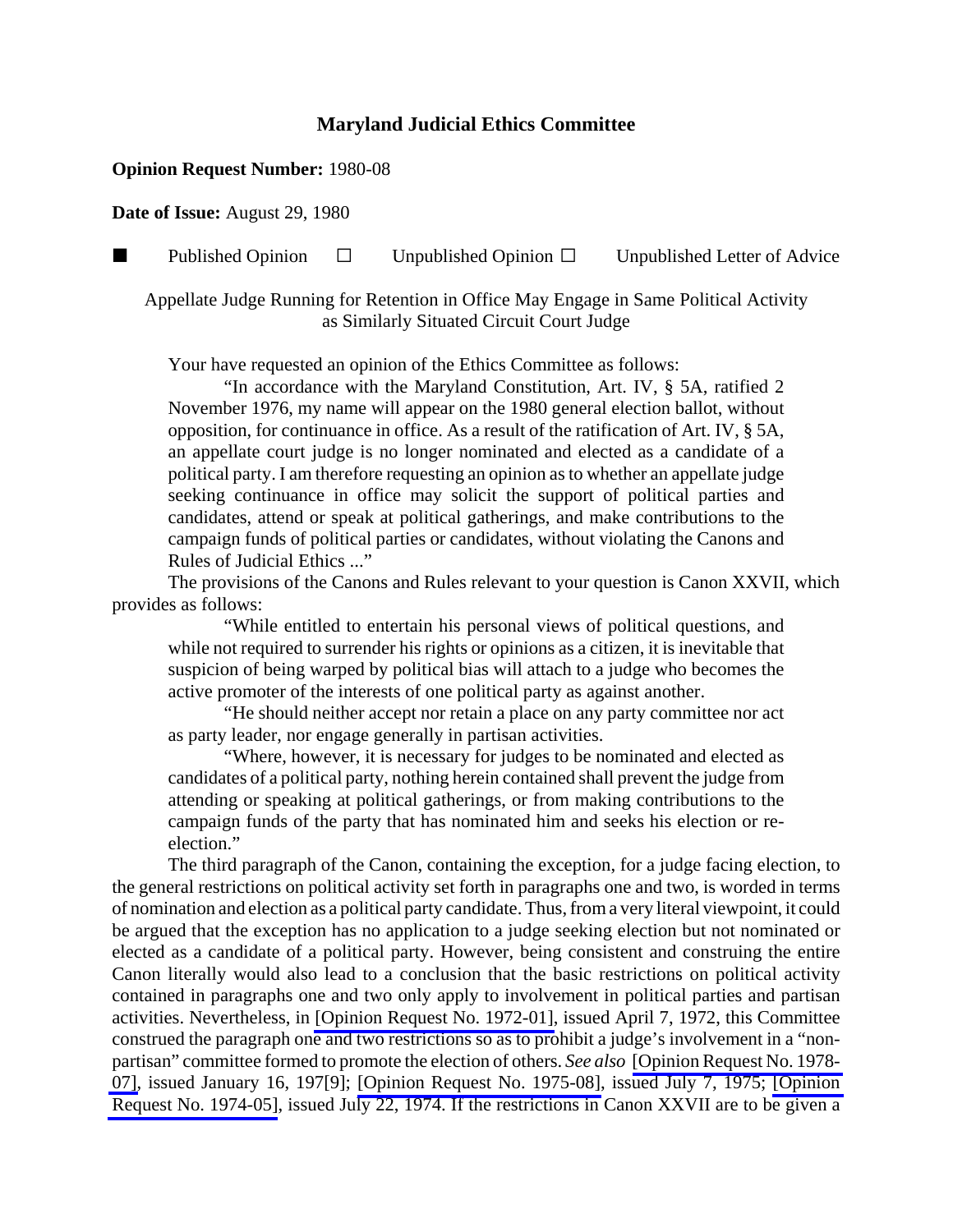## **Maryland Judicial Ethics Committee**

**Opinion Request Number:** 1980-08

**Date of Issue:** August 29, 1980

Published Opinion  $\Box$  Unpublished Opinion  $\Box$  Unpublished Letter of Advice Page 2 of 3

non-literal construction, so as to prohibit active involvement in non-partisan elections, then the exception to those restrictions should be given a similar non-literal construction.

The Canons of Judicial Ethics, adopted by the Court of Appeals in 1971, were drafted by the American Bar Association for nationwide application. Although the Canons were modified in some respects by a committee of the Maryland Judicial Conference to meet Maryland needs, the language of Canon XXVII still reflects the normal partisan election system prevailing throughout the country, whereby each of the two major political parties nominates its own candidate for an office. However, in Maryland, for many years we have had a largely non-partisan election system at the circuit court level, as well as the appellate court level prior to the 1976 change. This is because candidates for judicial office, regardless of their party affiliation, have been able to file in both the Republican and the Democratic primaries. In addition, the Election Code requires that candidates for judicial office at both the circuit court and appellate court levels "shall be placed on the ballots without any party label or other distinguishing mark or location which might directly or indirectly indicate the party affiliation of the candidate or judge." Maryland Code (1957, 1976 Repl. Vol., 1979 Cum. Supp.), Art. 33, § 16-5(e).<sup>\*</sup> Consequently, it is obvious that Canon XXVII cannot be given a literal construction. Instead, it must be construed in light of the nature of Maryland judicial elections, which are essentially non-partisan at the circuit and appellate levels.

Accordingly, this Committee has regularly given paragraph three of Canon XXVII, which permits political activity by judges seeking election, a construction designed to effectuate its purpose. In [\[Opinion Request No. 1978-07\]](http://www.mdcourts.gov/ethics/pdfs/1978-07.pdf), *supra*, after pointing out that the Committee has interpreted the exception "broadly," and after reviewing several prior opinions, the Committee stated:

"It is apparent that the purpose of the exception in Canon XXVII is to allow a judge, who must seek election, to advance his candidacy like other candidates for elective offices. Legitimate political activity that directly or even indirectly furthers one's own candidacy is permitted under the Canon. Examples are attendance at political fund raisers of other political candidates ([\[Opinion Request No. 1978-02\],](http://www.mdcourts.gov/ethics/pdfs/1978-02.pdf) *supra*), the joint judicial campaign of sitting judges ([\[Opinion Request No. 1974-03\]](http://www.mdcourts.gov/ethics/pdfs/1974-03.pdf), issued April 25, 1974), and public appearances on behalf of other judges in a joint campaign ([\[Opinion Request No. 1974-05\]](http://www.mdcourts.gov/ethics/pdfs/1974-05.pdf), *supra*). It is evident that the exception is sufficiently broad to permit most types of campaign activities designed to enhance one's own possibilities for election ...."

And in [\[Opinion Request No. 1978-02\],](http://www.mdcourts.gov/ethics/pdfs/1978-02.pdf) issued May 8, 1978, the Committee observed: "The Canons of Judicial Ethics are not designed to impose handicaps on those judges forced to compete for their seats at the polls. The exception to Canon XXVII's proscription is manifestly intended to make it possible for incumbent

 <sup>\*</sup> As of the editing date [July 10, 2006], reworded and recodified as Maryland Code, Election Laws Article,  $\S 9-210(g)(3)$ .